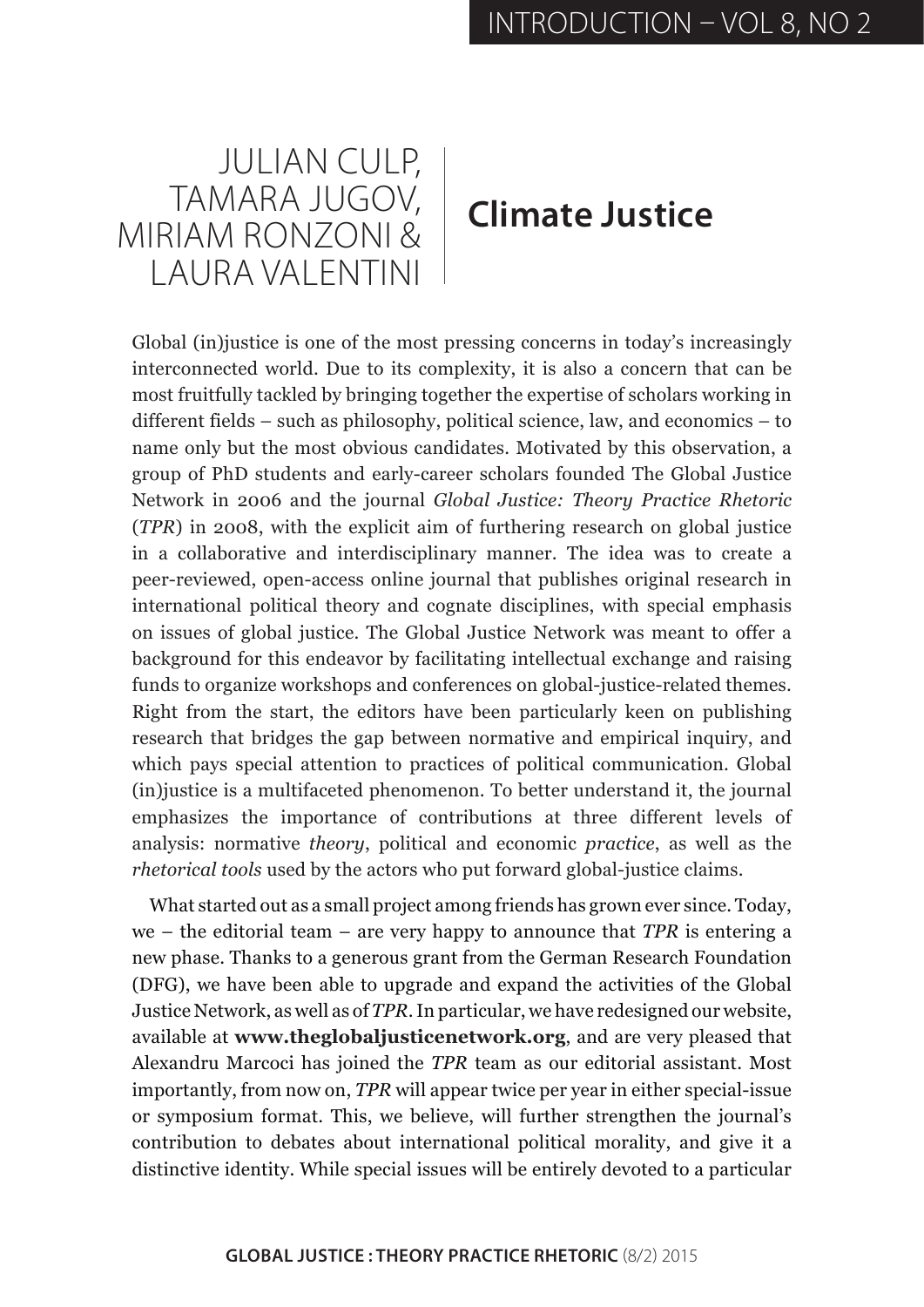topic and will often be guest-edited, symposium-based issues will include both a symposium on a specific theme and unsolicited stand-alone articles. In addition, *TPR* will continue with its tradition of delivering high-quality, extended reviews and review articles. It will also maintain its double-blind review process. We will continue to welcome unsolicited articles, but will also welcome expressions of interest in guest-editing special issues and symposia.

As editors of *TPR,* we will continue to welcome interdisciplinary contributions as well as contributions that draw on the insights of different methodological perspectives. Also, we will continue to understand the journal's focus on global justice broadly, as encompassing topics such as world poverty, inequality, health, economic exploitation, democracy, trade, labour, human rights, humanitarian intervention, migration, and climate change among others.

We are delighted to herald this new phase by hosting two relaunch special issues, which aim at setting the tone for the new phase, and which we had the pleasure to edit. To celebrate our new format, we have opted for special issues addressing particularly timely topics: climate justice and global justice and non-domination.

The present, first relaunch special issue deals with anthropogenic climate change, which represents an urgent normative challenge. Carbon emissions that humans produce mainly through their consumption of relatively cheap fossil fuels are causing dangerous climate change, that is, climate change that threatens present and future people's ability to lead decent lives. While the international community has been acknowledging the existence of dangerous climate trends since 1990 (when the Intergovernmental Panel on Climate Change published its first report), various initiatives designed to launch a coherent international climate policy have systematically been failing until very recently. The UN climate change conference – which concluded its work in Paris in December 2015 – does, however, give us some grounds for hope. The Paris Agreement, published on December  $12<sup>th</sup> 2015$ , consists in a global commitment to limit the rise in global temperatures to less than 2 degrees Celsius. The pact will become binding once 55 parties who produce over 55% of the world's greenhouse gases ratify it. The Paris Agreement is the first global pact on climate change to enjoy unanimous consensus, yet doubts about its effectiveness and success conditions remain. Furthermore, to determine the shape that our global climate policies should take, persistent normative disagreements need to be settled. These include, crucially, disagreements on how the burdens and costs of climate change mitigation, as envisaged by the Paris Agreement, should be distributed. After all, how to go about addressing dangerous climate change touches upon several disputed normative questions. And this is where this special issue intervenes.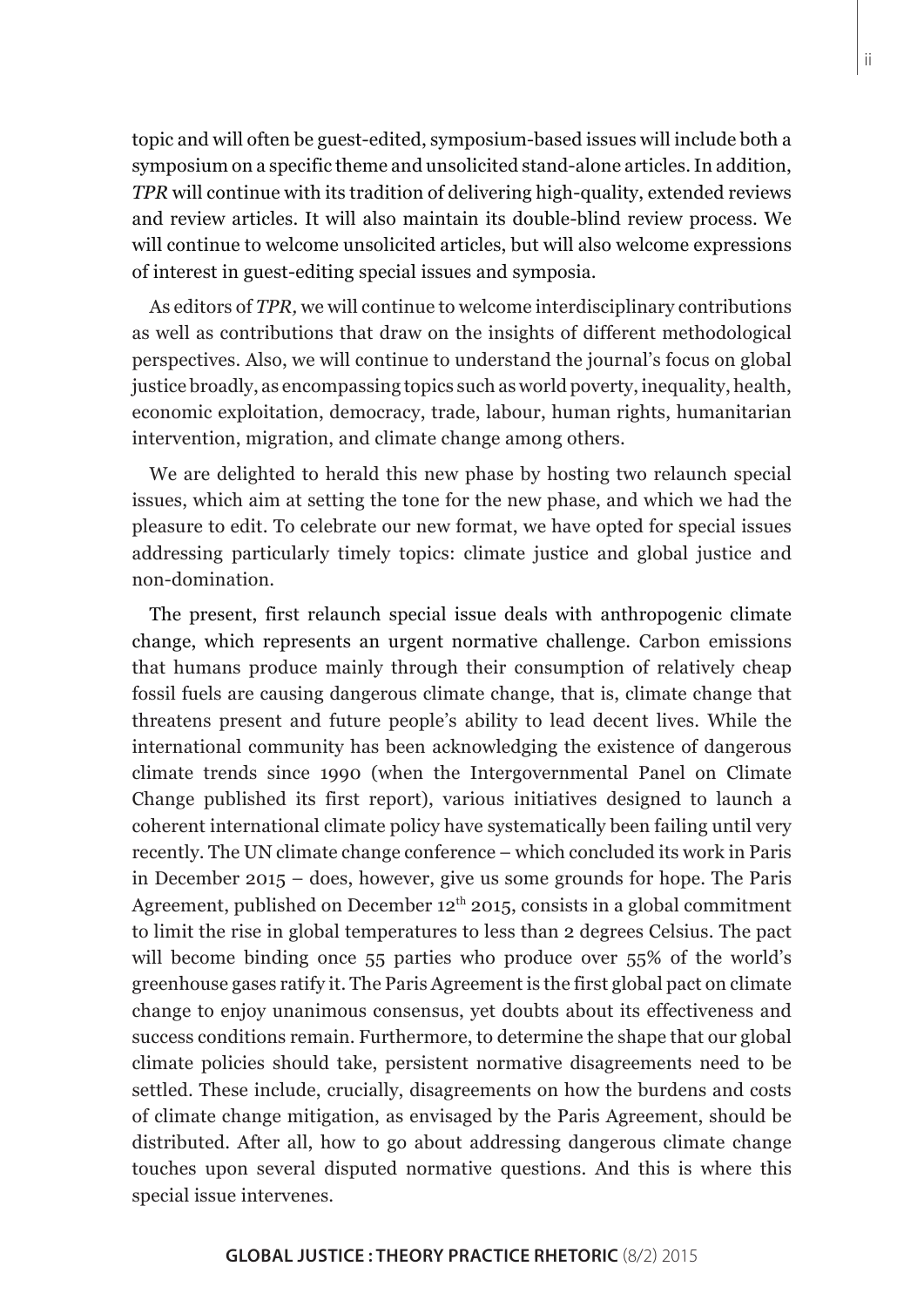In her contribution, Elizabeth Cripps argues that we cannot avoid making *hard* choices on population policy today if we want to avoid having to make *tragic* choices in the future. We can, however, avoid those tragic choices if we take action now. Cripps introduces a novel way to distinguish morally hard from morally tragic choices with regard to basic global justice and intergenerational justice. She argues that current generations can avoid the tragic choice of either letting future generations fall below the minimal requirements of basic global justice, or adopting population policies that are themselves morally abhorrent – such as extreme interference with the family or violation of basic human rights – by making morally hard policy choices today – such as mild interferences with the family. These hard choices, however, are unavoidable.

In his contribution, Dale Jamieson observes that there are a variety of understandings of responsibility, such as moral, causal and legal responsibility, and that this variety renders it difficult to attribute responsibility for climate change. Jamieson therefore suggests a practical conception of *intervention responsibility*, according to which those who can mitigate undesirable states of affairs without excessive cost are obliged to do so. He concludes by showing that this conception enables determining the responsibilities for climate change of four types of agents: individuals, nations, international organizations, and firms.

Anja Karnein's contribution argues that, surprisingly, some of the most prominent deontological theories of intergenerational justice fail to explain what is unjust about not combatting climate change. In particular, she identifies this shortcoming in accounts of indirect reciprocity, common ownership and human rights. Karnein claims that these theories miss the characteristic wrong involved in perpetuating climate change because they do not adequately capture our relationship with future generations. Through climate change, earlier generations influence the choices of subsequent ones in an unprecedented manner, forcing future generations to direct much of their energies towards avoiding death and destruction caused by extreme weather events.

Darrel Moellendorf's contribution addresses the prospects for avoiding *dangerous* climate change, understood as climate change that 'imposes avoidable costs of poverty prolongation.' Moellendorf discusses the collectiveaction problems that have hindered robust mitigation efforts at the international level, and concludes by expressing some cautious optimism about the 'pledgeand-review' system. Moellendorf notes that, by letting each state set its own mitigation goals, the system is less prone to manipulation by powerful nations than a *centralized* mechanism allocating mitigation burdens between states. He also points to recent research that suggests that the costs of mitigation do